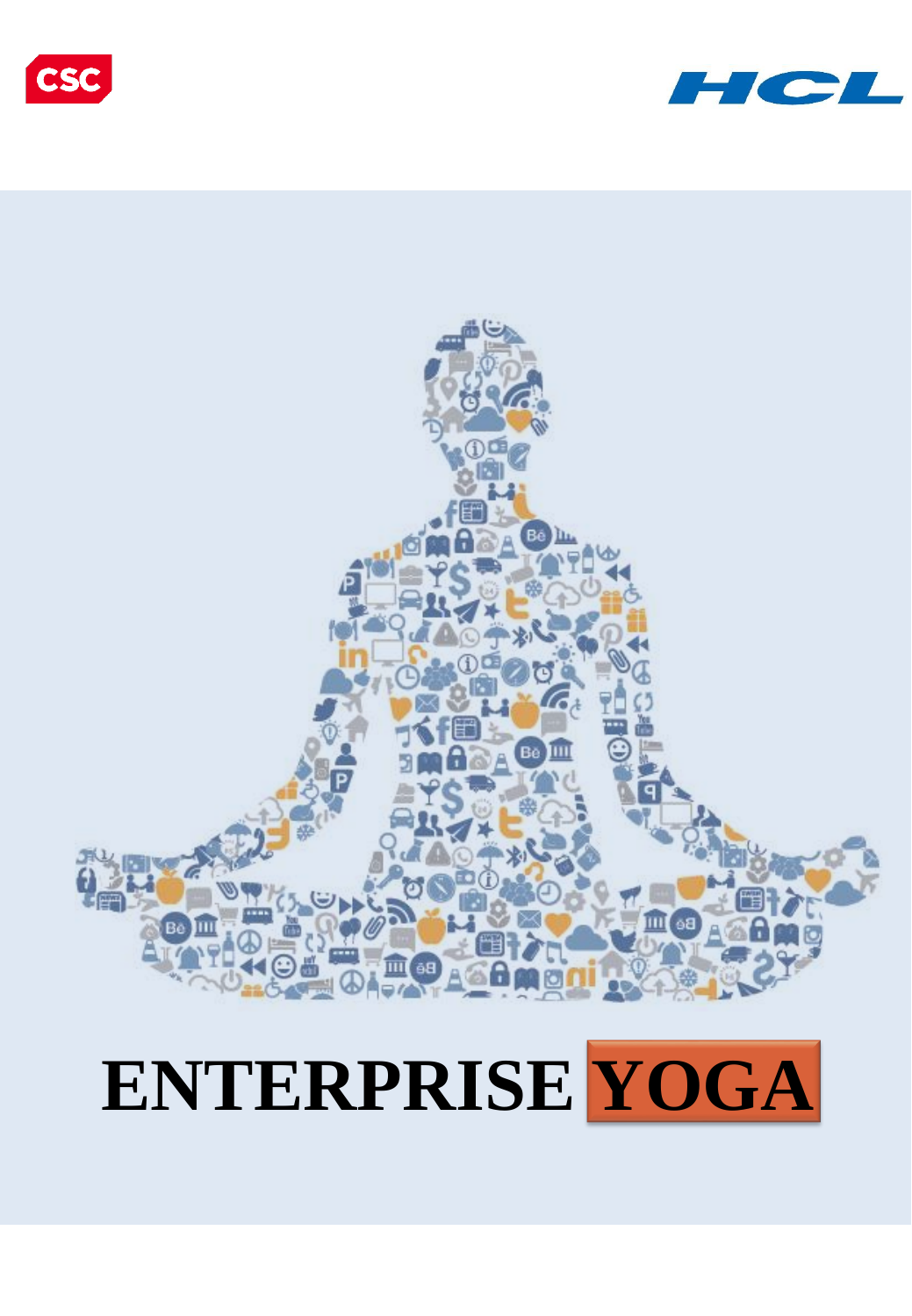

# NO THIS IS NOT JUST YOGA **It's preparing for…. skydiving!**

## L E G A C Y M O D E R N I Z A T I O N A N D C L O U D

HCL and CSC formed a strategic partnership for setting up **Application Modernization Delivery Network (AMDN)** and offer Enterprise YOGA™ to improve flexibility, enhance agility and 'Strengthen your core' IT (not just Abs!) by modernizing Legacy and Cloud enabling.

Our innovative approach to creating next-generation IT environments provides greater agility, scalability, performance, security & savings, while maximizing operational benefits and profitability as enterprises pursue Digital Transformation.

# **L O O K S L I K E Y O G A , I T S N O T J U S T T H A T !**

This offering addresses current challenges faced by enterprises & leverages the latest innovations in cloud, mobility and digital thereby realizing dramatic improvements in operational performance and creating distinct business advantage.

Investments into tooling for assessment & automated migration / conversion, commitment to RoI & a rich partner **ecosystem are the unique features of this offering.**

# A N D W E H A V E A P U L S A T I N G N E W E N G I N E

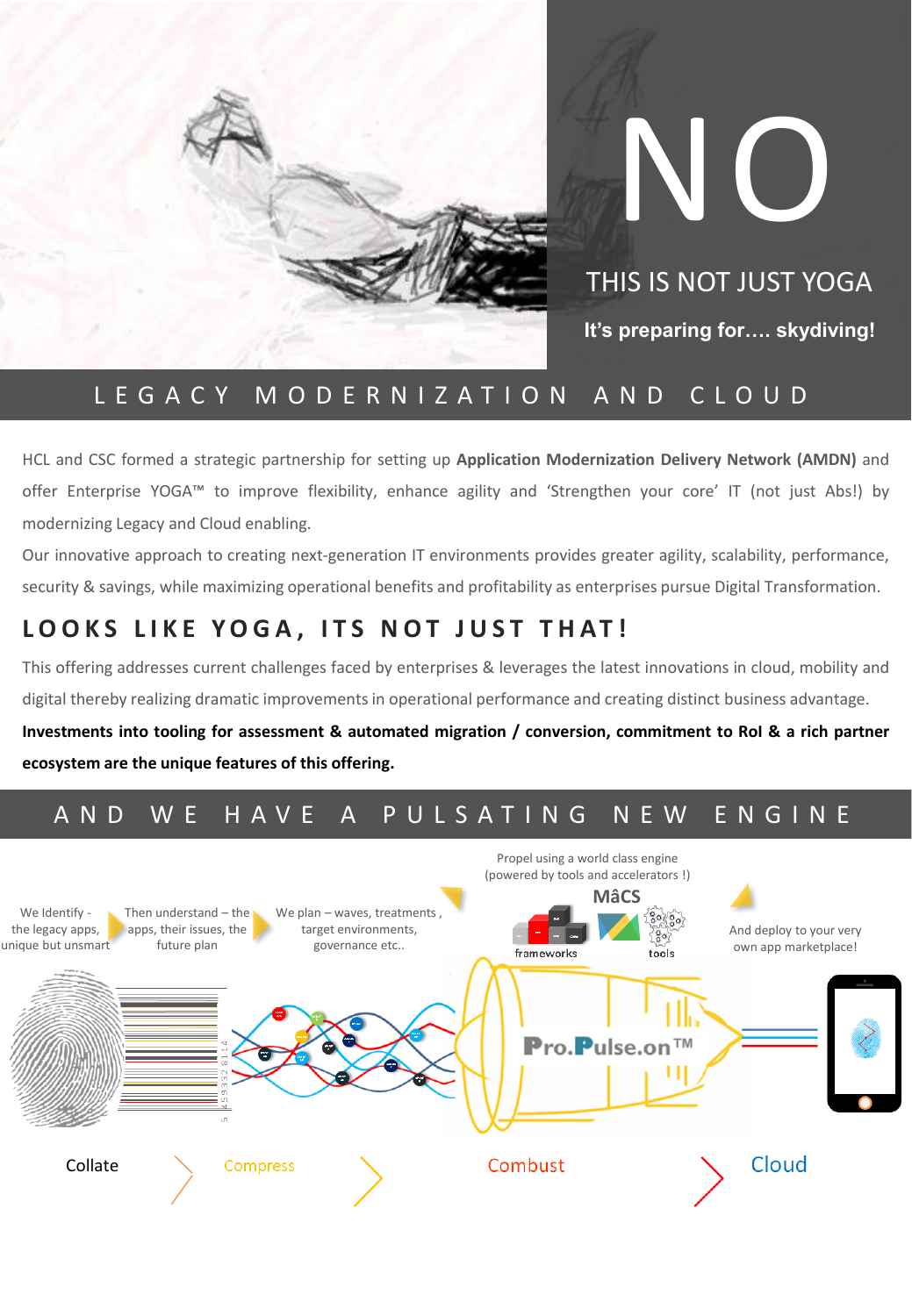### **# W h a t s . O n**

In the last 2 years rich experience we have successfully completed more **than 25 engagements** for around **20 customers** globally from **2 Delivery Centers**. We continue to develop and enhance our service offering, we are well positioned to tap the burgeoning market for Application Modernization and Cloud enablement with significant investment in automation, rich partners eco-system and a proven Modernization Factory, covering a broad spectrum of legacy technologies backed by SLAs and commitment to RoI.

The offering includes modernization blueprints for specific technology scenarios and industry verticals to propel enterprise customers on their digital and modernization journey.





Rated "Leader" by IDC in Apps Modernization MarketScape 2016

# − ⊓ - I -H. П . . . . П .

### **# T h e . P u l s e**

We have learnt from numerous global marquee customers & prospects, from what the analysts said, from the unsaid in many meetings, the way the competition played, the tugs on pricing, from 'on-the ground' folks and put all of it in strengthening, fine tuning & making the new engine faster, & more compelling to customers.

**Speed – Quick Time to Market**

**Engineered – Automated and industrialized**

**Safe – Committed ROI, functional equivalence**

> **Secure – Ensure compliance**

**Flexible – Pricing models**

**Coverage - Rich technology mix**

#### **write to amdn@hcl.com**

### **# T h e M a C s i m u s!**

AMDN has recently launched MâCS (Modernization and Cloud Studio) - An even richer suite of tools providing the capability to conduct end to end assessments, define modernization path, manage the migration journey, modernize applications, mitigate migration risks, and achieve enterprise agility at a reduced/optimized cost. It also leverages checklists, blueprints, standard operating procedures and refined industry-based templates, dashboards and scorecards.